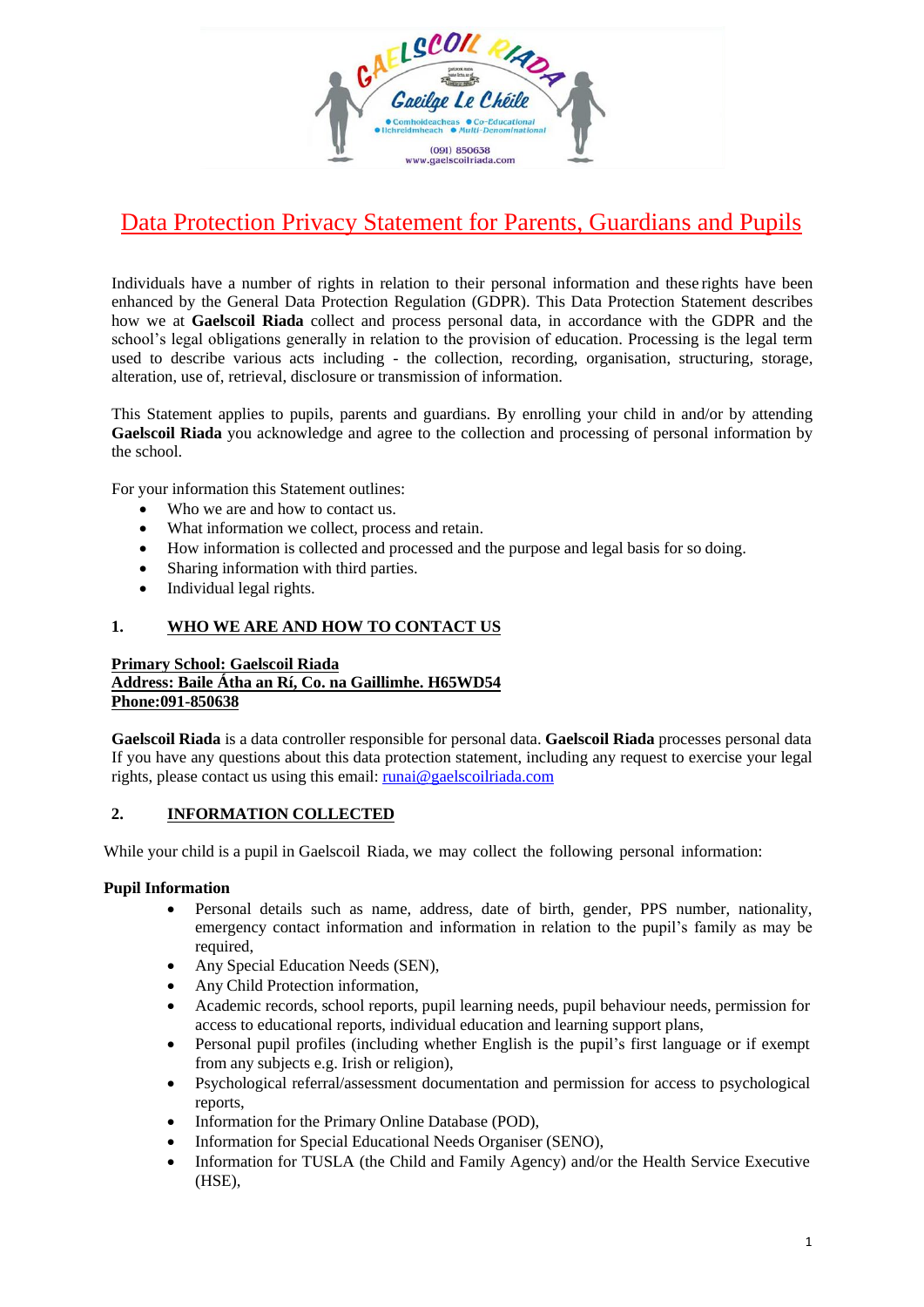

- Attendance records and explanatory notes in relation to absences,
- Disciplinary records including notes that may be held by the teacher(s), incident and accident reports, investigations and sanctions if imposed,
- Permission notes in respect of school activities e.g. school tours/trips and outings, extracurricular activities, (including Curricular, RSE/Stay Safe Programme(s)),
- Photographs and recorded images of pupil(s) (including at school events),
- School Transport information,
- Any other sensitive personal information that may arise

#### **Sensitive Personal Information – Pupils**

- Information about pupil's health, medical certificates, medical needs, allergies, and consent foradministration of medicine,
- Religious belief and confirmation of engagement or not in Religious Sacraments,
- Membership of the Traveller Community,
- Racial or Ethnic origin.
- Any other sensitive personal information that may arise

#### **Parent / Guardian Information**

- Contact details of parent / guardian e.g. name, address, email address, telephone number(s)
- Information regarding legal orders in respect of any family law disputes in respect of guardianship, custody or access,
- Occupation and nationality,
- Number of children, position of pupil(s) in family,
- Consent in respect of medical/other emergencies,
- Consent in respect of school activities: school tours/trips and outings, extra-curricular activities,
- Consent to publish photographs and schoolwork of pupils on school website / print media etc,
- Records, correspondence or notes arising from interaction with Parents / Guardians,
- Any other personal information from parents/guardians that may arise.

#### **3. PURPOSE & LEGAL BASIS FOR COLLECTING & PROCESSING INFORMATION**

**Gaelscoil Riada** collects and processes personal information (as listed above) about pupils and parents / guardians for a variety of purposes and relies on a number of legal grounds to do so. **Gaelscoil Riada**  requires this information to perform our duties and responsibilities and to comply with our legal and statutory obligations. In addition, **Gaelscoil Riada** requires this personal information to pursue the legitimate interests of the school and our dealings with relevant third parties (see below). The legitimate interests upon whichwe rely is the effective operation and management of **Gaelscoil Riada** and managingthe education and welfare needs of our pupils. **Gaelscoil Riada** processes personal data on the basis of the following lawful purposes:

#### **a) Legal Obligation**

**Gaelscoil Riada** collects and process personal information to comply with our legal and statutory obligations, including, but not limited to those under the Education Act 1998 (as Amended), the Education (Welfare) Act 2000, the Education for Persons with Special Needs (EPSEN) Act 2004, the Health Act 1947, the Children First Act 2015, the Child Protection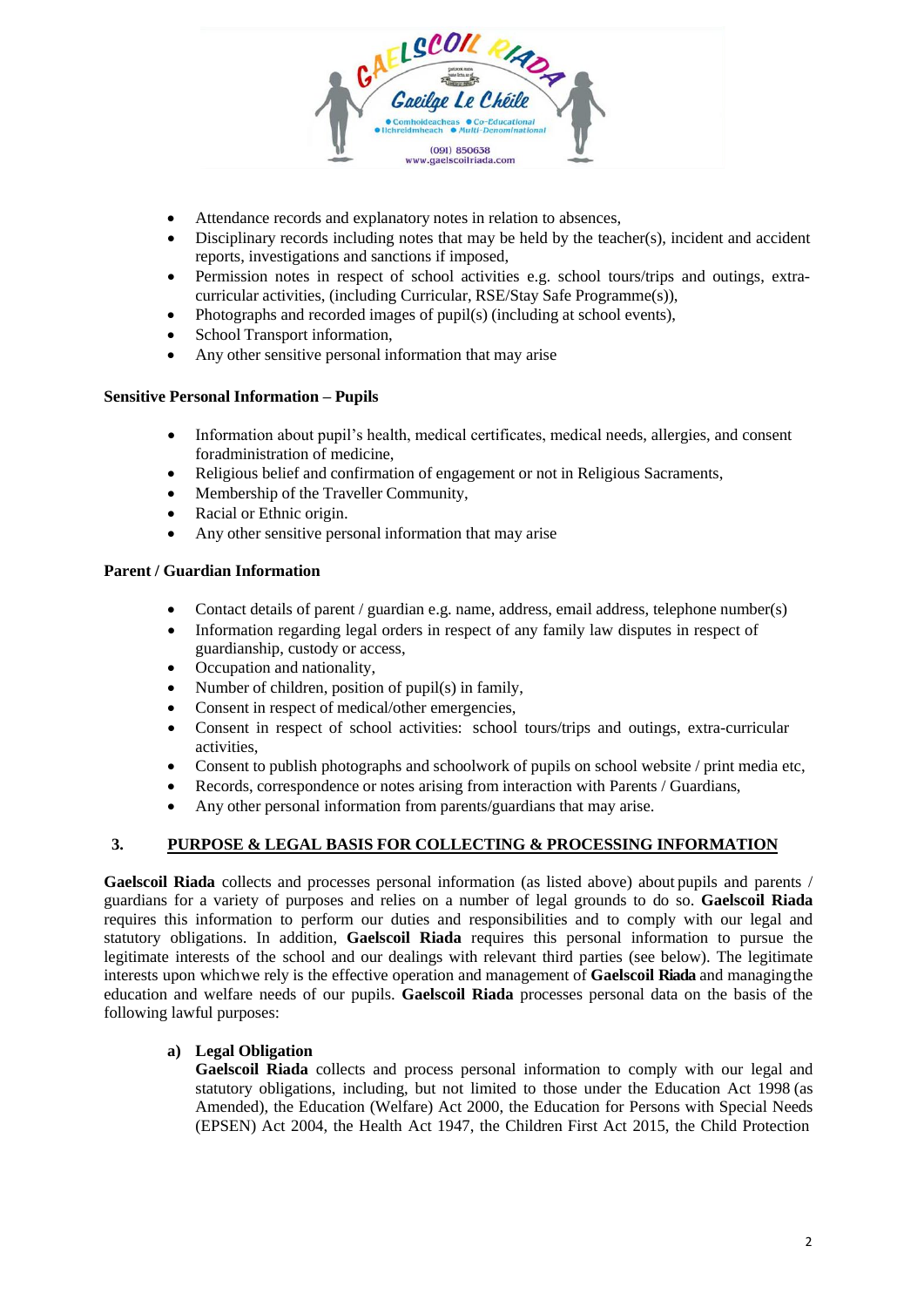

Procedures for Primary and Post-Primary Schools 2017, the Teaching Council Acts 2001-2015 and Safety Health and Welfare at Work legislation

#### **b) Legitimate Interests**

**Gaelscoil Riada** may also process personal information to:

- Enable Pupils to develop to their full potential and meet the educational, social, physical and emotional requirements of the pupil,
- Enable Parents and Guardians to be contacted in the case of emergency, school closures and to inform Parents and Guardians of their child's educational progress,
- Secure and benefit from the support and services of relevant third parties.

#### **c) Consent**

**Gaelscoil Riada** sometimes process some of pupils' personal information with consent e.g. photograph which may be displayed on the school's website or on social media platforms or in the print media. Please note that consent can be withdrawn at any time by contacting the school.

#### **4. HOW PERSONAL INFORMATION IS COLLECTED**

#### **(i) Pupils**

**Gaelscoil Riada** collect personal information about pupils through the enrolment process and/or through expressions of interest in relation to enrolment. Additional information is collected from third parties, including former schools and through school activities and general interaction(s) during the pupil's time at **Gaelscoil Riada**

#### **(ii) Parents and Guardians**

**Gaelscoil Riada** collect personal information about parents and guardians through the enrolment process or expressions of interest for enrolment. We collect additional personal information through general interaction during the pupil's time at **Gaelscoil Riada**

#### **5. INFORMATION AND THIRD PARTIES**

**Gaelscoil Riada** may receive from, share and/or transfer information to a range ofthird parties such as the following:

- *The Department of Education and Skills*
- *TUSLA / the Child and Family Agency*
- *The National Council for Special Education*
- *National Educational Psychological Service (NEPS)*
- *Department of Social Protection and/or other state benefit provider*
- *HSE*
- *An Garda Síochána*
- *School Insurance Provider*
- *Third Party Service Providers*: We may share personal information with third party service providers that perform services and functions at our direction and on our behalf such as our accountants, IT service providers including, printers, lawyers and other advisors, and providers of security and administrative services, including data processing / cloud storage service providers e.g. Databiz/ cloud storage service provider as relevant to school.